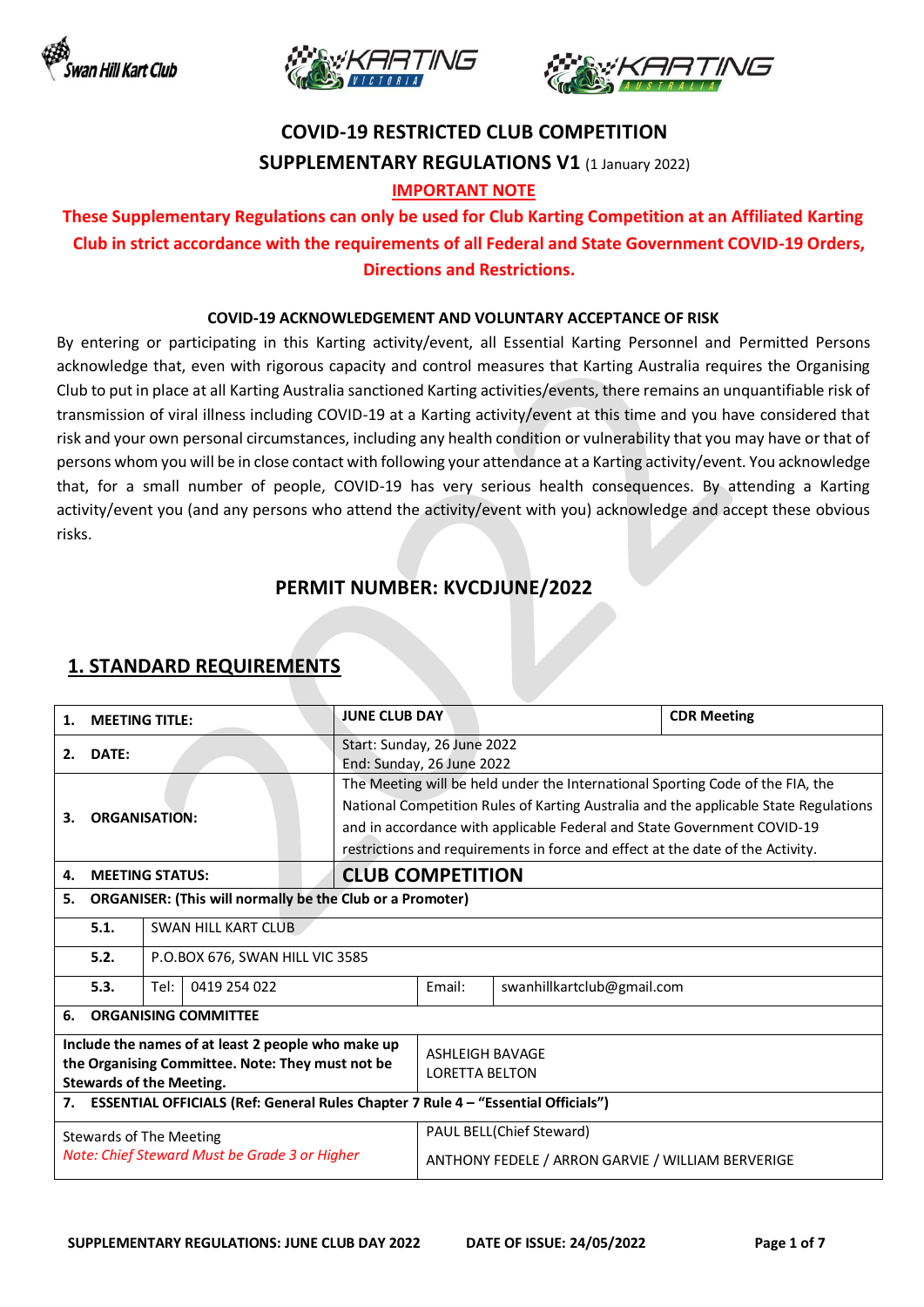





| Clerk of the Course                                                                              | <b>HOWARD McGINNISKIN</b>                                   |
|--------------------------------------------------------------------------------------------------|-------------------------------------------------------------|
| Note: Up to 35 Entries May be Grade 4 or Higher. More than 35 Entries* Must be Grade 3 or Higher |                                                             |
| * See General Rules Chapter 7 Rule 4 Guidance Note 2                                             |                                                             |
| Chief Scrutineer: May be Grade 4 or Higher                                                       | <b>ROB BENNETT</b>                                          |
| Timekeeper:                                                                                      | <b>ASHLEIGH BAVAGE</b>                                      |
| <b>Emergency and Medical Services:</b>                                                           | ARRON GARVIE / COLLEEN MALONY                               |
| <b>OTHER OFFICIALS</b><br>8.                                                                     |                                                             |
| Assistant Clerk Of The Course:                                                                   |                                                             |
| Starter                                                                                          | <b>TRAVIS MCNIVEN</b>                                       |
| <b>Scales Marshal</b>                                                                            | <b>WILLIAM BEVERIDGE</b>                                    |
| <b>Scrutineers</b>                                                                               | BRODIE WORNER / JEREMY WATSON / PETER HAYES / ROB BENNETT   |
| Flag / Lights Marshal                                                                            | <b>SHKC MEMBERS</b>                                         |
| <b>CIRCUIT DETAILS</b><br>9.                                                                     |                                                             |
| <b>Circuit Name:</b>                                                                             | <b>SUN CENTRE KART WAY</b>                                  |
| <b>Circuit Address:</b>                                                                          | SWAN HILL MOTORPLEX, SEA LAKE-SWAN HILL ROAD, SWAN HILL VIC |
|                                                                                                  | 3585                                                        |
| <b>Track Length:</b>                                                                             | 832 Metres                                                  |
| <b>Direction Of Racing:</b>                                                                      | Clockwise                                                   |
| <b>Track Density:</b>                                                                            | 32                                                          |
| <b>Notice Board:</b>                                                                             | <b>REAR OF GRID</b>                                         |
| <b>Stewards Office:</b>                                                                          | OPPOSITE MAIN STRAIGHT-NEXT TO RACE SECRETARY OFFICE        |
| <b>Mechanical Breakdown Lane:</b>                                                                | Will Not be in use at this Meeting.                         |
| Parc Fermé                                                                                       | <b>INGRID &amp; LEFT OF SCALES AREA</b>                     |

# **2. ADMINISTRATION**

| 1.                                | Anyone that holds a KA karting licence may compete at club events                                                                                                                                                                                                                            |                 |            |                                                                         |
|-----------------------------------|----------------------------------------------------------------------------------------------------------------------------------------------------------------------------------------------------------------------------------------------------------------------------------------------|-----------------|------------|-------------------------------------------------------------------------|
| 2.                                | The Club must maintain a register of all permitted persons who enter the Circuit for the<br>Event.                                                                                                                                                                                           |                 |            |                                                                         |
| 3.                                | The number of entries in the Event is strictly limited by Government Directions/Orders.<br>Pre-entry for the Event is essential. There will be NO ENTRIES ACCEPTED ON THE DAY.                                                                                                               |                 |            |                                                                         |
| <b>COMPETITION GROUPS</b><br>4.   | The Competition Groups listed below are permitted to compete at this Meeting.<br>Competition Group names as listed in the 2022 Australian Karting Manual Competition<br>Rules Chapter 5 Rule 7 must be used.<br>See the Important Notes for Clubs About 4SS Racing (Class Rules, Chapter 20) |                 |            |                                                                         |
| <b>Competition Group</b>          | <b>Eligible Classes for each Competition Group</b>                                                                                                                                                                                                                                           |                 |            |                                                                         |
| Cadet                             | Cadet 9                                                                                                                                                                                                                                                                                      | Cadet 12        | Cadet 4SS  | <b>NOTE: Cadet 9 and Cadet 4SS MUST be</b><br>arranged behind Cadet 12. |
| <b>Junior (Lower Performance)</b> | KA4                                                                                                                                                                                                                                                                                          | 4SS Junior      | Yamaha     |                                                                         |
| Junior (Higher Performance)       | KA3                                                                                                                                                                                                                                                                                          | KA <sub>2</sub> | Junior Max | Junior Performance                                                      |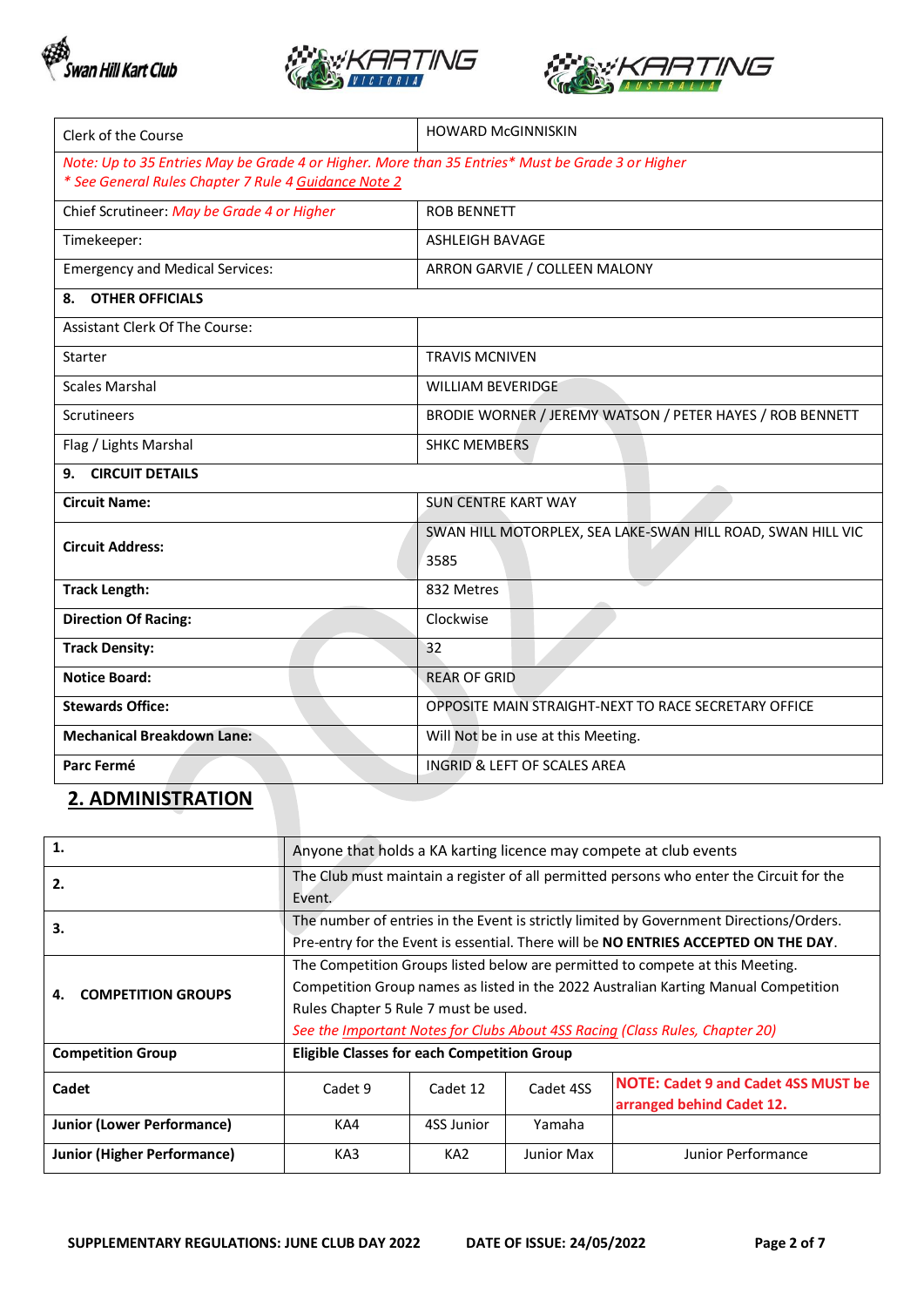





| <b>Senior 4 Stroke</b>                                                                                                                | 4SS Senior                                                       |  | 4SS                         |         |                                                                                                                          |
|---------------------------------------------------------------------------------------------------------------------------------------|------------------------------------------------------------------|--|-----------------------------|---------|--------------------------------------------------------------------------------------------------------------------------|
|                                                                                                                                       |                                                                  |  | Supermaxx                   |         |                                                                                                                          |
| <b>Senior (Lower Performance)</b>                                                                                                     | KA4                                                              |  | KA3                         | Yamaha  | TaG 125 Restricted                                                                                                       |
| <b>Senior TaG</b>                                                                                                                     | <b>TaG 125</b>                                                   |  | X30                         |         |                                                                                                                          |
| <b>Open Performance</b>                                                                                                               | KZ <sub>2</sub>                                                  |  | D <sub>D</sub> <sub>2</sub> | Gearbox | Open Performance                                                                                                         |
| (2) groups.                                                                                                                           |                                                                  |  |                             |         | Should any Competition Group reach 80% of the Track Density, the Classes in that Competition Group may be split into two |
| <b>ENTRIES</b><br>5.                                                                                                                  |                                                                  |  |                             |         |                                                                                                                          |
| 2.1 ENTRIES OPEN:                                                                                                                     | <lnsert time=""> 20/06/2022</lnsert>                             |  |                             |         |                                                                                                                          |
|                                                                                                                                       |                                                                  |  |                             |         | Two (2) day prior to the commencement of the Meeting 11.59 23/06/2022 THERE ARE NO LATE                                  |
| 2.2 ENTRIES CLOSE:                                                                                                                    | <b>ENTRIES ACCEPTED.</b>                                         |  |                             |         |                                                                                                                          |
| 2.4 ENTRIES CLOSE:                                                                                                                    | @ 11.59pm 23/06/2022                                             |  |                             |         |                                                                                                                          |
| <b>ENTRY FEE</b><br>6.                                                                                                                |                                                                  |  |                             |         |                                                                                                                          |
| 3.1 The Entry Fee for each Competition Group at this Meeting including GST including the TDF levy is as follows:                      |                                                                  |  |                             |         |                                                                                                                          |
| <b>Competition Group Name</b>                                                                                                         |                                                                  |  |                             |         | <b>Entry Fee</b>                                                                                                         |
| All Groups                                                                                                                            |                                                                  |  | \$35 per entry              |         |                                                                                                                          |
| Second or Third Groups Entered                                                                                                        |                                                                  |  |                             |         | \$15 each                                                                                                                |
| <b>ENTRY PROCEDURE</b><br>7.                                                                                                          |                                                                  |  |                             |         |                                                                                                                          |
| 4.1 Each Entry for this Meeting must be made using the CMS as follows:                                                                |                                                                  |  |                             |         |                                                                                                                          |
|                                                                                                                                       | Log on to your driver information via http://www.karting.net.au/ |  |                             |         |                                                                                                                          |
|                                                                                                                                       | Click on the licence and entries icon (top centre of the screen) |  |                             |         |                                                                                                                          |
| ٠                                                                                                                                     | Click on the "Enter a Race Meeting" icon                         |  |                             |         |                                                                                                                          |
| Enter your log on details                                                                                                             |                                                                  |  |                             |         |                                                                                                                          |
| ٠                                                                                                                                     | Under 'My Details' functions, choose 'Pre Enter Race Meeting'    |  |                             |         |                                                                                                                          |
|                                                                                                                                       | Choose the State in which the Meeting is being held              |  |                             |         |                                                                                                                          |
| Choose the Club who is the Organiser of the Meeting<br>$\bullet$<br>4.2 Payment of the Entry Fee can be made as follows:              |                                                                  |  |                             |         |                                                                                                                          |
| Credit card Payments can be made via CMS using SecurePay ONLY                                                                         |                                                                  |  |                             |         |                                                                                                                          |
| MINIMUM ENTRIES (TWO) 2<br>8.                                                                                                         |                                                                  |  |                             |         |                                                                                                                          |
| 5.1 <choose a="" number=""> is the minimum number of pre-entries which must be received for each Competition Group.</choose>          |                                                                  |  |                             |         |                                                                                                                          |
| 5.2 If insufficient entries are received for a Competition Group to form in its own right, the Competition Group must be consolidated |                                                                  |  |                             |         |                                                                                                                          |
| in accordance with the Competition Rules Chapter $1 -$ Rule 9.                                                                        |                                                                  |  |                             |         |                                                                                                                          |
| <b>BRING A MATE SESSION</b><br>9.                                                                                                     |                                                                  |  |                             |         |                                                                                                                          |
|                                                                                                                                       | 6.1 A "Bring a Mate" session Will be conducted at this Meeting.  |  |                             |         |                                                                                                                          |
| <b>10. TEAMS COMPETITION</b>                                                                                                          |                                                                  |  |                             |         |                                                                                                                          |
| 7.1 Teams Competition Will Not be conducted at this Meeting.                                                                          |                                                                  |  |                             |         |                                                                                                                          |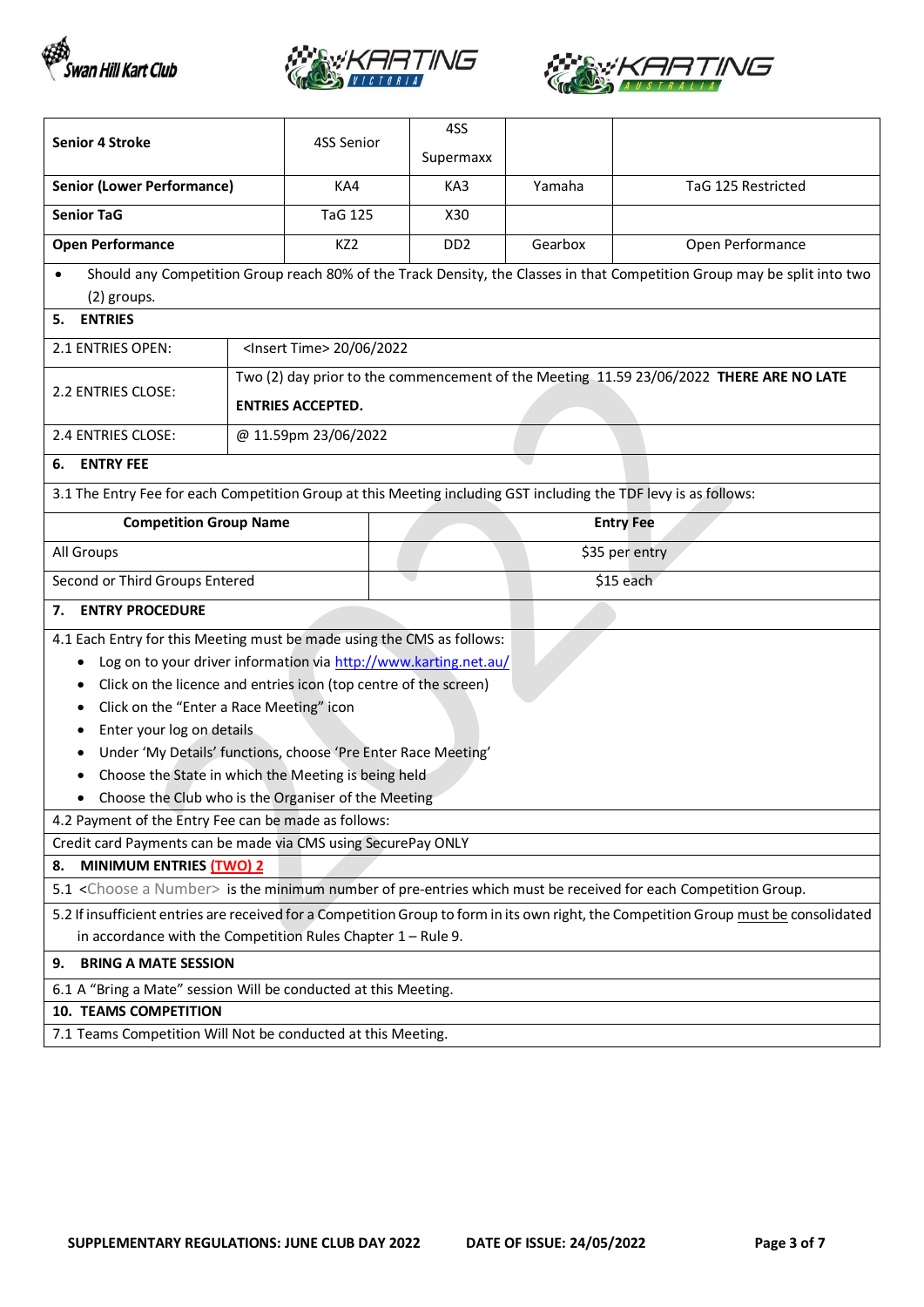





## **3. SPECIFIC COVID-19 RESTRICTION AND MITIGATION REQUIREMENTS**

|                                                                                                              | <b>COVIDSafe ACTION PLAN (When required at law)</b>                                                                                                           |  |  |
|--------------------------------------------------------------------------------------------------------------|---------------------------------------------------------------------------------------------------------------------------------------------------------------|--|--|
| The Club has completed a COVIDSafe Action Plan and submitted it to the relevant State Government Department. |                                                                                                                                                               |  |  |
|                                                                                                              | All actions identified as being required to be done to create a COVIDSafe Event and Club facility must be carried out prior to and                            |  |  |
| during the Event.                                                                                            |                                                                                                                                                               |  |  |
| 1.                                                                                                           | PERMITTED AND NON-PERMITTED PERSONS                                                                                                                           |  |  |
|                                                                                                              | No person who has symptoms consistent with COVID-19 (this includes any fever, respiratory                                                                     |  |  |
| 1.1.                                                                                                         | symptoms, shortness of breath, sore throat, cough, lack of smell or fatigue) is permitted to attend                                                           |  |  |
|                                                                                                              | the Circuit or participate in the Event.                                                                                                                      |  |  |
|                                                                                                              | Any person who starts to feel unwell or to exhibit symptoms of COVID-19 during the Event must                                                                 |  |  |
| 1.2.                                                                                                         | immediately avoid contact with all persons at the Circuit and MUST IMMEDIATELY LEAVE the                                                                      |  |  |
|                                                                                                              | Circuit.                                                                                                                                                      |  |  |
|                                                                                                              |                                                                                                                                                               |  |  |
|                                                                                                              | Note - The number chosen in 2.1 must not exceed the maximum number of people permitted to gather under State                                                  |  |  |
| 2.                                                                                                           | <b>Public Health Authority Orders/Directions/Regulations.</b>                                                                                                 |  |  |
|                                                                                                              | SOCIAL DISTANCING AND DENSITY REQUIRMENTS<br>Essential Karting Personnel and Permitted Persons are not permitted to gather in groups greater than 50 while in |  |  |
| 2.1.                                                                                                         | attendance at the Event. (Delete if no limit on Group size by the State Government required)                                                                  |  |  |
| 2.2.                                                                                                         | Government prescribed Social Distancing measures must always be observed.                                                                                     |  |  |
| 2.3.                                                                                                         | The use by Permitted Persons of any indoor facilities is strictly limited by the Density Quotient of the room as included                                     |  |  |
|                                                                                                              | in the Club's COVIDSafe Action Plan.                                                                                                                          |  |  |
| 2.4.                                                                                                         | Food service provided at the Event must fully comply<br>all<br>with<br>State Public<br>Health Authority                                                       |  |  |
|                                                                                                              | Orders/Directions/Regulations.                                                                                                                                |  |  |
|                                                                                                              | Hand Hygiene must be available at all food service outlets.                                                                                                   |  |  |
|                                                                                                              | Regular cleaning in accordance with the Club's COVIDSafe Action Plan MUST be carried out throughout the Event.<br>$\bullet$                                   |  |  |
| 3.                                                                                                           | <b>Check In Requirements</b>                                                                                                                                  |  |  |
|                                                                                                              | All Attendees MUST complete and submit the Karting Australia COVID-19 Declaration, or the compulsory State                                                    |  |  |
| 3.1                                                                                                          | Government issued QR Code Check-In (delete which is not relevant) upon arrival at the venue if required by the                                                |  |  |
|                                                                                                              | <b>State or Federal Government.</b>                                                                                                                           |  |  |
| 4.                                                                                                           | HYGIENE FACILITIES - TOILET/WASHROOM FACILITIES and HAND SANITISER                                                                                            |  |  |
| 4.1                                                                                                          | The Club is required to provide facilities to ensure general and sensible hygiene practices are maintained.                                                   |  |  |
| 4.2                                                                                                          | Toilet and washroom facilities at the Circuit must be open and available for use.                                                                             |  |  |
|                                                                                                              | Washroom facilities must be properly equipped with liquid soap, running water and either air hand driers or paper                                             |  |  |
| 4.3                                                                                                          | towels.                                                                                                                                                       |  |  |
|                                                                                                              | The toilets and washroom facilities must be cleaned at least once during the day or as otherwise required in<br>$\bullet$                                     |  |  |
|                                                                                                              | accordance with the Club's COVIDSafe Action Plan                                                                                                              |  |  |
|                                                                                                              | It is strongly recommended that Essential Karting Personnel and Permitted Persons bring their own supply of hand                                              |  |  |
| 4.4                                                                                                          | sanitiser for use in accordance with government recommendations in addition to hand sanitiser that is supplied by the                                         |  |  |
|                                                                                                              | Club.                                                                                                                                                         |  |  |

# **4. COMPETITION**

| 1.  | <b>FORMAT OF RACING - CLUB COMPETITION GROUPS</b> |                                                                                                   |  |  |  |
|-----|---------------------------------------------------|---------------------------------------------------------------------------------------------------|--|--|--|
| 1.1 | Practice                                          | 4 Practice session/s of 8:30am to 10:30am will be held.                                           |  |  |  |
| 1.2 | <b>Qualifying</b>                                 | There Will Not be Timed Qualifying at this Event.                                                 |  |  |  |
|     |                                                   | If Timed Qualifying occurs (Order of Karts on the grid must be random – no high/low numbers)      |  |  |  |
| 1.3 | <b>Heats &amp; Final</b>                          | The system of gridding will be in accordance with State Regulations - Club Competition Format No. |  |  |  |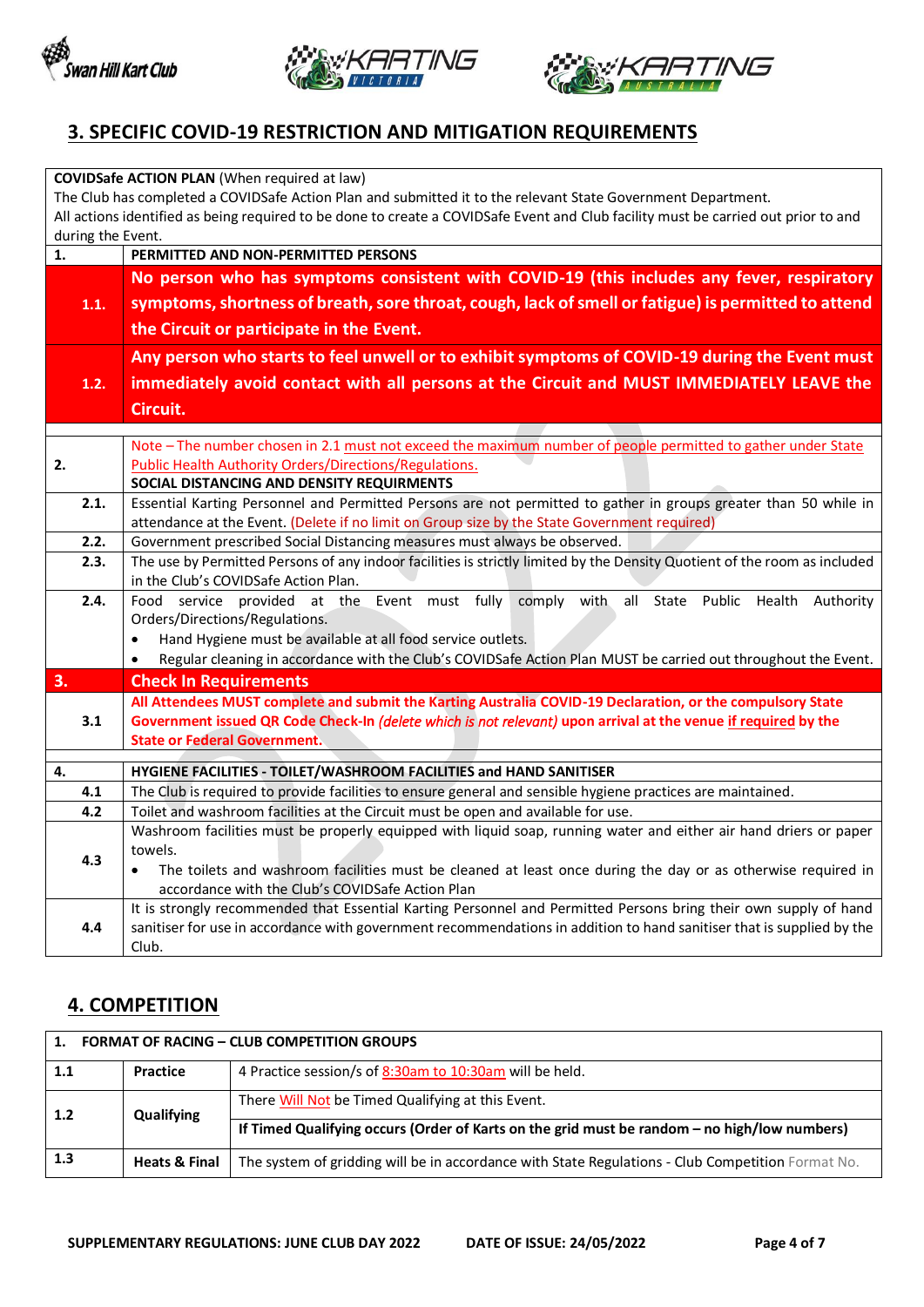





| <b>DISTANCES</b><br>2. |                                                                                                                                                                                                      |   |                                                                                          |   |                                                                                                                                                                                                     |   |
|------------------------|------------------------------------------------------------------------------------------------------------------------------------------------------------------------------------------------------|---|------------------------------------------------------------------------------------------|---|-----------------------------------------------------------------------------------------------------------------------------------------------------------------------------------------------------|---|
| Heat 1                 |                                                                                                                                                                                                      | 8 | Heat 2                                                                                   | 8 | Heat 3                                                                                                                                                                                              | 8 |
|                        |                                                                                                                                                                                                      |   | Final                                                                                    | 8 |                                                                                                                                                                                                     |   |
| 3.                     | <b>ACCESS TO CIRCUIT</b>                                                                                                                                                                             |   |                                                                                          |   |                                                                                                                                                                                                     |   |
| 3.1                    |                                                                                                                                                                                                      |   | Competitors will be permitted to enter the Circuit from 8am on 26/06/2022                |   |                                                                                                                                                                                                     |   |
| 4.                     | <b>DRIVERS BRIEFING</b>                                                                                                                                                                              |   |                                                                                          |   |                                                                                                                                                                                                     |   |
| 4.1                    | Drivers Briefing notes will be advised in an electronic format OR over the PA system to all Competitors. Any<br>questions should be directed to the Chief Steward prior to the start of Competition. |   |                                                                                          |   |                                                                                                                                                                                                     |   |
| 5.                     | <b>SCRUTINEERING</b>                                                                                                                                                                                 |   |                                                                                          |   |                                                                                                                                                                                                     |   |
|                        |                                                                                                                                                                                                      |   |                                                                                          |   | All Competitors will be required to complete an electronic Scrutineering Form (Insert the link to the Scrutineering                                                                                 |   |
| 5.1                    |                                                                                                                                                                                                      |   | Form provided by KA) via a URL provided to them by the Host Club.                        |   |                                                                                                                                                                                                     |   |
|                        |                                                                                                                                                                                                      |   | https://kartingaustralia.wufoo.com/forms/ka-scrutineering-record-swan-hill/              |   |                                                                                                                                                                                                     |   |
| 5.2                    | This form will be submitted to the Race Secretary in an electronic format.                                                                                                                           |   |                                                                                          |   |                                                                                                                                                                                                     |   |
| 5.3                    | Scrutineering Stickers will be available for collection from <insert location=""> between <insert time=""> and <insert< td=""></insert<></insert></insert>                                           |   |                                                                                          |   |                                                                                                                                                                                                     |   |
|                        | Time>                                                                                                                                                                                                |   |                                                                                          |   |                                                                                                                                                                                                     |   |
| <b>FUEL</b><br>6.      |                                                                                                                                                                                                      |   |                                                                                          |   |                                                                                                                                                                                                     |   |
| 6.1                    |                                                                                                                                                                                                      |   | PULP and E10 PULP are the only fuels permitted to be used at this Meeting.               |   |                                                                                                                                                                                                     |   |
| 6.2                    |                                                                                                                                                                                                      |   | Control Fuel Will Not be used at this Meeting.                                           |   |                                                                                                                                                                                                     |   |
| 6.3                    |                                                                                                                                                                                                      |   | Supply details for Control Fuel (if used) are: (Delete all of 6.3 a)-c) If Not Required) |   |                                                                                                                                                                                                     |   |
| a)                     |                                                                                                                                                                                                      |   | <insert brand="" fuel=""> fuel for use at this Meeting must be purchased from:</insert>  |   |                                                                                                                                                                                                     |   |
| b)                     |                                                                                                                                                                                                      |   |                                                                                          |   | <insert details="" of="" service="" station="" the=""> <insert address="" of="" service="" station="" the=""><insert bowser="" numbers="" pump="" td="" to<=""><th></th></insert></insert></insert> |   |
|                        | be used at the Service Station if applicable>                                                                                                                                                        |   |                                                                                          |   |                                                                                                                                                                                                     |   |
| c)                     |                                                                                                                                                                                                      |   |                                                                                          |   | Proof of purchase of the fuel must be retained and produced to the Chief Scrutineer or Fuel Tester if required.                                                                                     |   |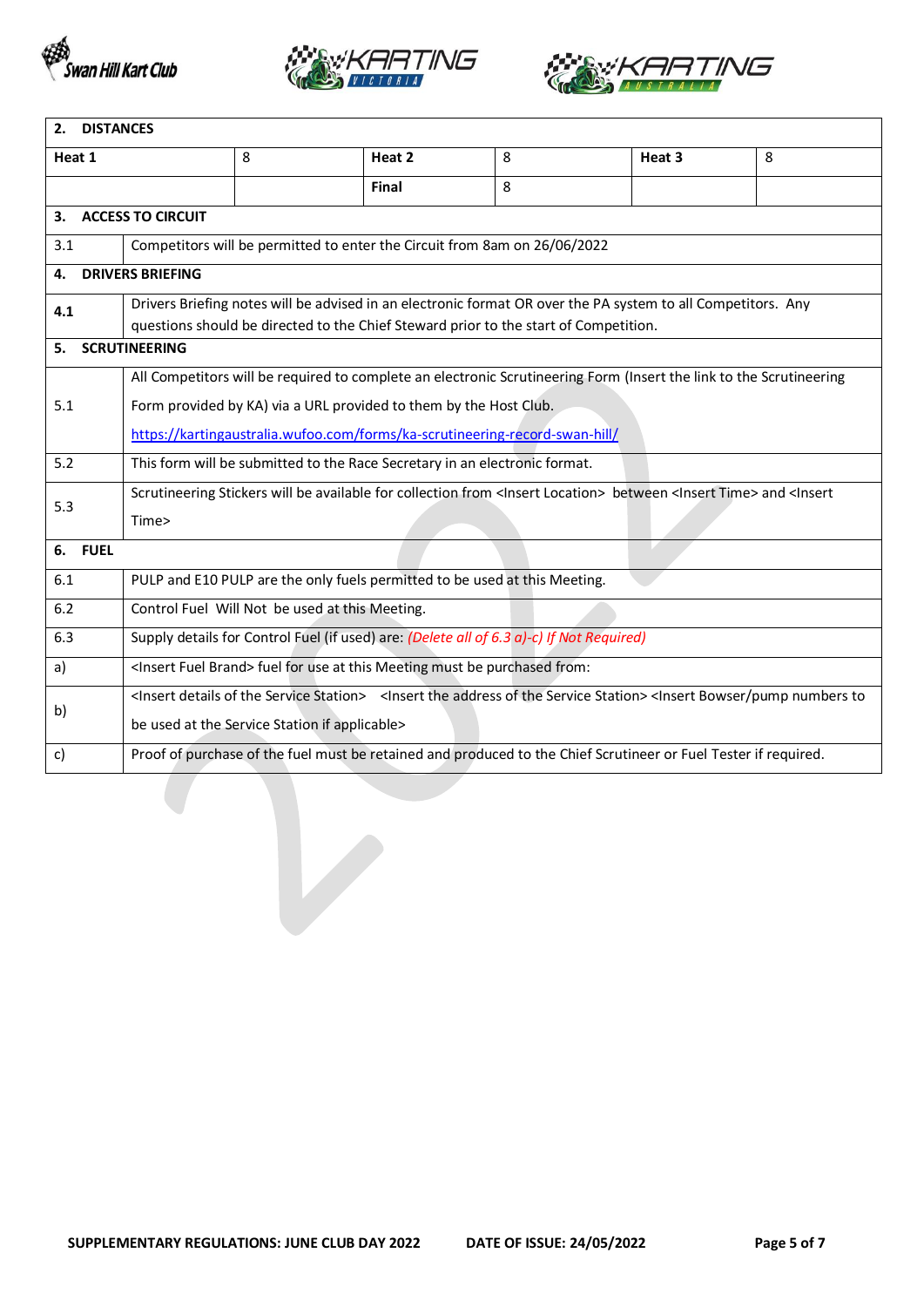





| 7.<br><b>TIMETABLE</b>                                                                                       |                                                                                                                   |                              |  |  |  |
|--------------------------------------------------------------------------------------------------------------|-------------------------------------------------------------------------------------------------------------------|------------------------------|--|--|--|
| 7.1                                                                                                          | SUNDAY and 13/02/2022                                                                                             |                              |  |  |  |
|                                                                                                              | <b>TIME</b>                                                                                                       | <b>ACTIVITY</b>              |  |  |  |
| a)                                                                                                           | 8am/8:30am                                                                                                        | Gates open/Track gates opens |  |  |  |
| b)                                                                                                           | <b>TBA</b>                                                                                                        | <b>TBA Canteen</b>           |  |  |  |
| c)                                                                                                           | $8am - 10:30am$                                                                                                   | Practice                     |  |  |  |
| d)                                                                                                           | 10:40am                                                                                                           | Drivers Briefing over PA     |  |  |  |
| e)                                                                                                           | At completion of drivers briefing                                                                                 | RACING - HEAT 1 & 2          |  |  |  |
|                                                                                                              | <b>FOLLOWED BY</b>                                                                                                | <b>LUNCH BREAK</b>           |  |  |  |
|                                                                                                              | <b>FOLLOWED BY</b>                                                                                                | RACING - HEAT 3 & FINALS     |  |  |  |
| 8.                                                                                                           | <b>TROPHIES AND PRIZES</b>                                                                                        |                              |  |  |  |
| 8.1                                                                                                          | Medallions awarded first / second / third placegetters of each FORMED class                                       |                              |  |  |  |
| Race Results are based on 401 pts system with field +1 for DNF / Pts accumulate to End of Year Presentations |                                                                                                                   |                              |  |  |  |
| 8.2                                                                                                          | There will be a gathering for a Presentation of Trophies and Prizes at the end of Competitio0n in accordance with |                              |  |  |  |
|                                                                                                              | <b>Government Restrictions</b>                                                                                    |                              |  |  |  |

# **4. CIRCUIT SPECIFIC REQUIREMENTS**

| 1.   | <b>PADDOCK ALLOCATION</b>                                                                                                                                                             |
|------|---------------------------------------------------------------------------------------------------------------------------------------------------------------------------------------|
|      | Paddock allocation Will Not will occur for the Meeting                                                                                                                                |
| 2.   | <b>MEDICAL SERVICES</b>                                                                                                                                                               |
| 2.1. | Any Medical assistance that is required outside of the operating hours when Kart's are not on the Race Track please<br>contact 000. The address to give to the Emergency Services is: |
|      | 10ks West of Swan Hill on SeaLake-Swan Hill Rd between Ainsbury Rd & Woorinen-Goshen Rd                                                                                               |
|      | SWAN HILL KART CLUB LOCATED IN THE SWAN HILL MOTORPLEX                                                                                                                                |
|      | LOCATED WITHIN COMPLEX - IS A SIGNED ENTRY GATE & DRIVEWAY ON LEFT BEFORE MAIN GATE                                                                                                   |
| 3.   | <b>KART RETRIEVAL</b>                                                                                                                                                                 |
| 3.1. | Pit Crew with trolleys Will Not be given access to the Circuit during Qualifying and Racing.                                                                                          |
| 3.2. | Retrieval of Karts is at the discretion of the Clerk of the Course                                                                                                                    |
| 3.3. | Pit Crew must only enter the Circuit when permitted by the Grid Marshal or the Clerk of the Course and then only if<br>wearing a HIGH VISIBILITY SAFETY VEST on the upper torso.      |
| 3.4. | Karts can be retrieved via Ingrid with permission of the Clerk of Course                                                                                                              |
| 4.   | <b>ADDITIONAL VENUE REQUIREMENTS</b>                                                                                                                                                  |
| 4.1. | Subject to any applicable laws which may govern the access of animals, including but not limited to guide dogs, no<br>animals are allowed anywhere within the facility.               |
| 4.2. | No dumping of Fuel or Tyres, please make your own arrangements.                                                                                                                       |
| 4.3. | No unlicenced driving of motor vehicles permitted at the Circuit.                                                                                                                     |